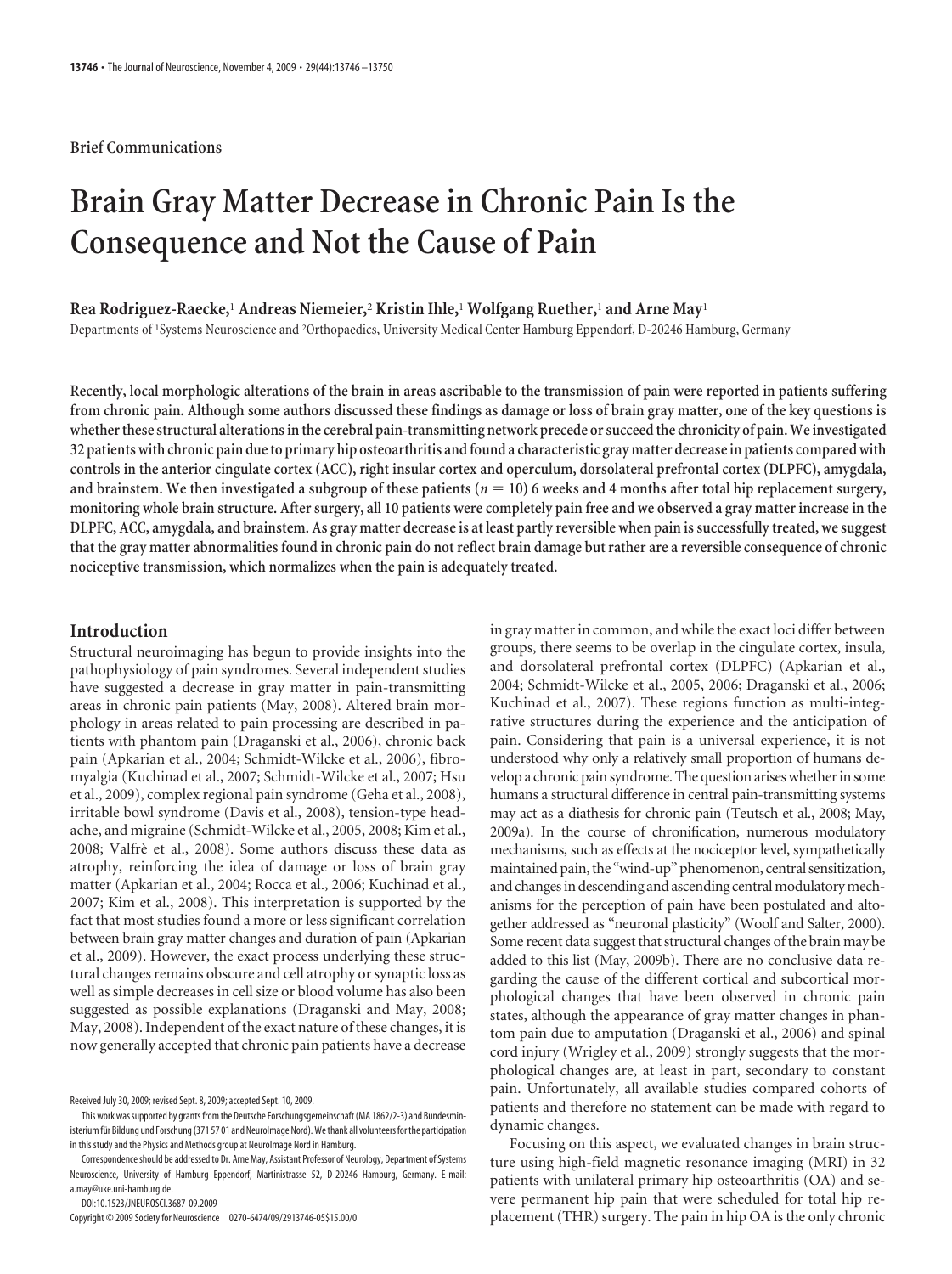#### **Table 1. Demographic details of 10 patients with primary hip osteoarthritis undergoing total hip replacement surgery**

|               | Sex | Age<br>(years) | Pain score<br>before surgery | Pain duration<br>(years) | Side of<br>pain | Pain medication<br>before surgery | Type of<br>medication    | Pain score<br>after surgery | Pain medication<br>after surgery |
|---------------|-----|----------------|------------------------------|--------------------------|-----------------|-----------------------------------|--------------------------|-----------------------------|----------------------------------|
|               | M   | 66             | 80                           |                          |                 | Yes                               | <b>Diclofenac</b>        |                             | No                               |
|               |     | 74             | 90                           |                          |                 | No                                | n.a.                     |                             | No                               |
|               |     | 66             | 80                           |                          |                 | Yes                               | Diclofenac               |                             | No                               |
|               |     | 60             | 70                           | 18                       |                 | Yes                               | Ibuprofen                |                             | No                               |
|               | M   | 66             | 60                           |                          |                 | Yes                               | Diclofenac               |                             | No                               |
| $\mathfrak b$ | M   | 49             | 90                           |                          |                 | Yes                               | Acemetacin, Sulfasalacin |                             | No                               |
|               | M   | 80             | 50                           |                          |                 | No                                | n.a                      |                             | No                               |
| 8             |     | 72             | 75                           |                          |                 | Yes                               | Ibuprofen, Verapamil     |                             | No                               |
| 9             |     | 44             | 60                           |                          |                 | No                                | n.a                      |                             | No                               |
| 10            |     | 69             | 40                           |                          |                 | Yes                               | Diclofenac               |                             | No                               |

Pain score is given as values of a numerical rating scale anchored at 0 = no pain and 100 = worst pain ever. M, Male; F, female; R, right; L, left; n.a., not applicable.

#### **Table 2. Significant changes in gray matter density in patients with chronic pain due to primary hip osteoarthritis**

|                                 | Patients < controls<br><b>MNI</b> coordinates |       |              |       |              |                  | Testing periods $1, 2 < 3$<br><b>MNI</b> coordinates |       |       |       |              |                  |
|---------------------------------|-----------------------------------------------|-------|--------------|-------|--------------|------------------|------------------------------------------------------|-------|-------|-------|--------------|------------------|
| Anatomical location             | Χ                                             | V     | Ζ            | p     | Peak t score | Number of voxels | X                                                    |       | Ζ     | p     | Peak t score | Number of voxels |
| L anterior cingulate cortex     | $-4$                                          | 39    | 3            | 0.000 | 4.48         | 3401             | $-2$                                                 | 34    | 0     | 0.007 | 2.75         | 813              |
| R amygdala                      | 28                                            |       | $-15$        | 0.001 | 3.31         | 4                | 28                                                   | 0     | $-13$ | 0.001 | 3.83         | 11,161           |
| <b>RDLPFC</b>                   | 23                                            | 49    | 38           | 0.000 | 3.79         | 226              | 23                                                   | 31    | 40    | 0.008 | 2.64         | 877              |
| L midcingulate cortex           | $-11$                                         | $-14$ | 35           | 0.000 | 4.02         | 75               | $-17$                                                | $-18$ | 50    | 0.007 | 2.75         | 219              |
| R insular cortex                | 51                                            | 17    |              | 0.000 | 5.38         | 4468             | 36                                                   | 9     |       | 0.004 | 2.99         | 11,161           |
| L insular cortex                | $-41$                                         | 26    | 4            | 0.000 | 4.02         | 287              | $-44$                                                | 27    | $-13$ | 0.010 | 2.53         | 712              |
| <b>Brainstem</b>                |                                               | $-30$ | $-48$        | 0.000 | 3.72         | 20               |                                                      | $-28$ | $-42$ | 0.008 | 2.68         | 1063             |
| L medial temporal gyrus/S2      | $-62$                                         | $-17$ | $\mathbf{0}$ | 0.000 | 4.07         | 1201             | $-58$                                                | $-5$  | $-10$ | 0.012 | 2.47         | 493              |
| R anterior cingulate cortex     | 12                                            | 23    | 24           | 0.000 | 4.19         | 326              |                                                      | 33    |       | 0.009 | 2.39         | 813              |
| L midorbital gyrus              | $-9$                                          | 24    | $-22$        | 0.000 | 4.65         | 1248             |                                                      |       |       |       |              |                  |
| R midorbital gyrus              | 6                                             | 62    | $-12$        | 0.000 | 5.10         | 776              |                                                      |       |       |       |              |                  |
| R superior frontal gyrus/area 6 | 21                                            | $-6$  | 59           | 0.000 | 4.13         | 166              |                                                      |       |       |       |              |                  |
| R medial temporal pole          | 27                                            | 9     | $-42$        | 0.000 | 3.69         | 49               |                                                      |       |       |       |              |                  |
| R cerebellum                    | 18                                            | $-43$ | $-33$        | 0.000 | 4.64         | 1544             |                                                      |       |       |       |              |                  |
| R superior medial gyrus         | 9                                             | 66    | 13           | 0.000 | 4.17         | 244              |                                                      |       |       |       |              |                  |
| R area 2/S1                     | 54                                            | $-32$ | 53           | 0.000 | 3.92         | 161              |                                                      |       |       |       |              |                  |

The changes are tabulated in terms of the brain region and the corresponding Brodmann's area. The x, y, z coordinates are according to the Montreal Neurological Institute (MNI) atlas. Each location is the peak within a clu the voxel with the highest z score). The left side of the table ("patients < controls") lists significant decreases of gray matter between patients and controls with a statistical threshold set at  $p < 0.001$  uncorrected. T ("testing periods 1, 2 < 3") lists corresponding areas showing a gray matter increase in 10 pain-free patients at the third scanning period 12-18 weeks after total hip replacement surgery, as compared to the first (preoper (6 weeks post surgery) scans ( $p < 0.05$  uncorrected). R, Right side; L, left side.

pain syndrome which is principally curable, as 88% of these patients are regularly free of pain following THR (Nikolajsen et al., 2006). We therefore investigated a subgroup of these patients  $(n = 10)$  after successful THR and monitored structural brain changes after  $\sim$ 6 weeks and 4 months, focusing on possible increases of gray matter over time.

## **Materials and Methods**

#### *Volunteers*

Thirty-two patients with unilateral primary hip OA (18 with pain on the right side, 14 with pain on the left side) were recruited (mean age 66.8  $\pm$ 9.0 years, 19 female) and compared with an age- and gender-matched healthy control group (mean age  $63.9 \pm 8.8$  years, 19 female). All patients with primary hip OA had a pain history of longer than 12 months, ranging from 1 to 33 years (mean 7.35 years). We also assessed any occurrence of minor pain events, including toothache, earache, and headache up to 4 weeks before the study. None of the patients or volunteers had any neurological or internal medical history, and three patients showed mild to moderate depressive symptoms according to Beck's Depression Inventory (BDI), but none qualified for major depression or other psychiatric diseases according to the Diagnostic and Statistic Manual of Mental Disorder IV. None of the controls reported any acute or chronic pain and none showed any depressive symptoms according to BDI. A subgroup of 10 patients ( $n = 10$ , mean age 64.6 years, mean duration of pain 4.8 years; for demographic details, see Table 1) was again investigated 6 and 16 weeks after THR, when the patients in this subgroup were completely

pain free. The study was given approval by the local ethics committee and written informed consent was obtained from all study participants before examination.

#### *Voxel-based morphometry: data acquisition*

*Image acquisition.* High-resolution MR scanning was performed on a 3T MRI system (Siemens Trio) with a standard head coil. For each time point, day 1 (before surgery), as well as 6 – 8 weeks and 16 –18 weeks after surgery, a  $T_1$  weighted structural MRI was acquired for each patient by using a 3D-FLASH sequence (TR 15 ms, TE 4.9 ms, flip angle 25°, 1 mm slices, FOV 256  $\times$  256; 240 slices).

*Image processing and statistical analysis.* Data preprocessing and analysis were performed with SPM2 (Welcome Department of Cognitive Neurology, London, UK) running under Matlab (Mathworks) and containing a voxel-based morphometry (VBM) toolbox for longitudinal data (http://dbm.neuro.uni-jena.de/) that is based on high-resolution structural 3D MR images and allows for applying voxelwise statistics to detect regional differences in gray matter volumes (Ashburner and Friston, 2000; Good et al., 2001). In summary, preprocessing involved spatial normalization, gray matter segmentation, and 10 mm spatial smoothing with a Gaussian kernel. For the preprocessing steps, we used an optimized protocol (Ashburner and Friston, 2000; Good et al., 2001) and a scanner- and study-specific gray matter template. A voxel-by-voxel repeated-measures ANOVA was used to detect regional differences in gray matter between cohorts and over all three scans in the operated patient group. We tested for any regions that showed an increase or decrease in brain structure between groups [patients  $(n = 32)$  and con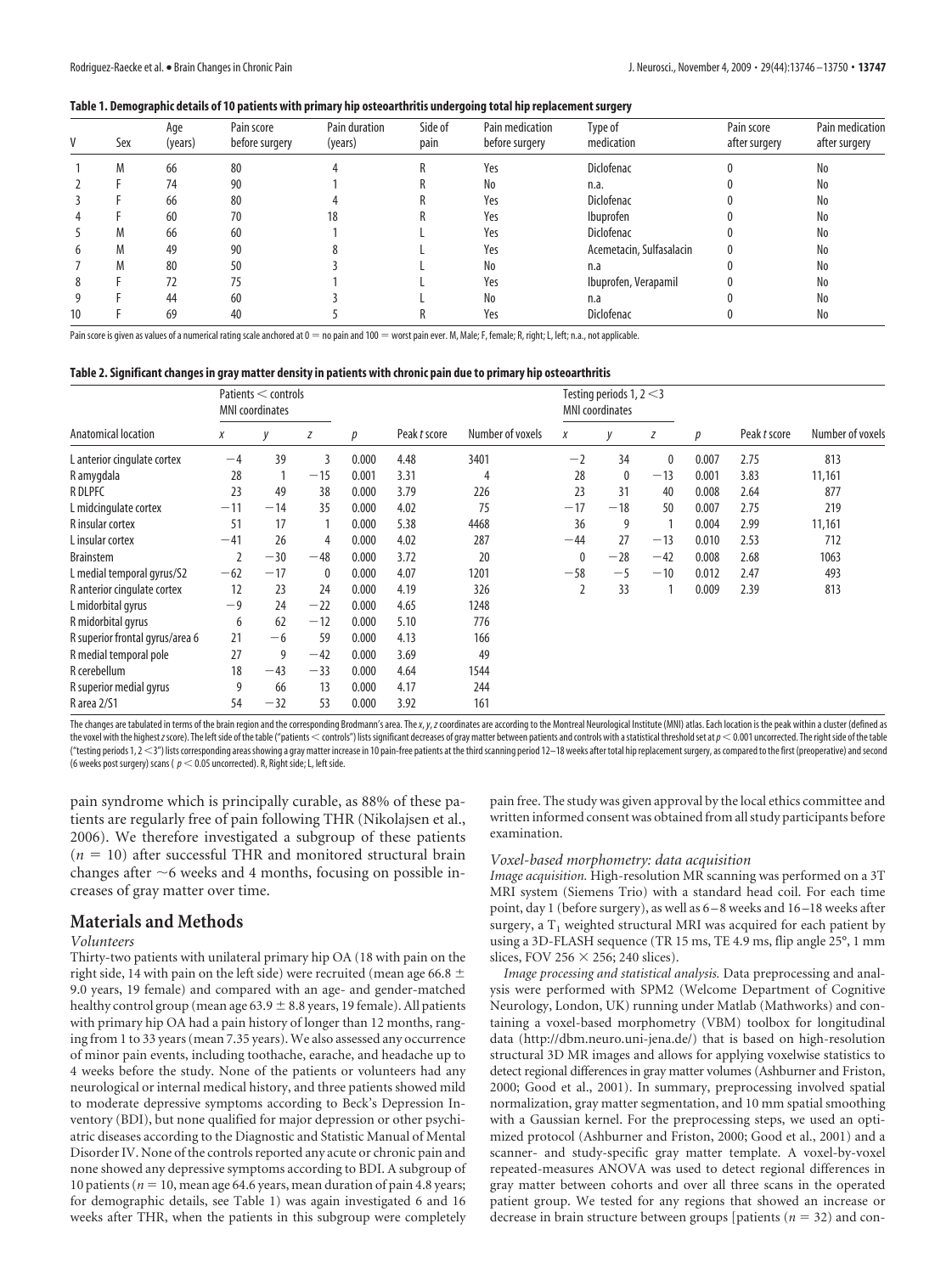trols  $(n = 32)$ ] and in the longitudinal group  $(n = 10)$  between the first two scans (before the operation and 6 – 8 weeks after the operation) with the third scan (pain free 16 –18 weeks after the operation). We applied a threshold of  $p <$ 0.001 (uncorrected) across the whole brain. The groups were closely matched for age and sex with no significant differences between the groups, and, therefore, no age or sex confounds were included. To address possible differences between patients with right- and left-sided pain, we flipped the datasets of patients with left sided osteoarthritis ( $n = 13$ ). In the cohort analysis but not in the longitudinal analysis we performed a correction for volume changes (modulation) by modulating each voxel with the Jacobian determinants derived from the spatial normalization, allowing us to also test for regional differences in the absolute amount of gray matter. Because any brain changes due to chronic pain will need some time to recede following operation and cessation of pain, we compared in the longitudinal analysis scans 1 and 2 with scan 3. Only for regions which showed a significant gray matter decrease in the patient group compared with the control group (i.e., the DLPFC, ACC, amygdala, insula, and brainstem), we accepted an uncorrected threshold of 0.05 across the whole brain.

# **Results**

Patients with primary hip OA  $(n = 32)$ showed preoperatively reduced gray matter density in anterior cingulate cortex (ACC), the orbitofrontal cortex, right insular cortex and operculum, right midor-

bital gyrus, left superior medial gyrus, and brainstem compared with age- and gender-matched controls (Table 2, Fig. 1). Except for the left middle frontal gyrus ( $x = -28$ ;  $y = 9$ ;  $z = 62$ ;  $t = 4.07$ ;  $p <$ 0.001 uncorrected), no significant increase in gray matter density was found in patients with OA. Flipping the datasets of the patients with left-sided osteoarthritis and therefore normalizing for the side of the pain did not change the results, but improved the significance for some of the areas (such as the right insular cortex). We did not find any differences between modulated and nonmodulated data. In the longitudinal analysis, i.e., comparing the first scan (preoperative) to the second scan (postoperative), there was no significant increase in gray matter volume, probably due to the relatively short time period after surgery. A significant increase of gray matter was detected by comparing the first and second scans (chronic pain) with the third scan (pain free) in the ACC, DLPFC, amygdala, brainstem, and right insular cortex in the patients with OA (Fig. 2).

### **Discussion**

Using VBM we found significant differences in CNS gray matter in chronic pain patients due to primary hip osteoarthritis (Fig. 1), which fall into two broad groups: (1) areas showing a decrease in gray matter comparing the chronic pain state in patients and pain-free controls mainly involving the ACC, DLPFC, amygdala, insular cortex, orbital gyrus, and brainstem; and (2) areas showing an increase in gray matter over time after pain relief in a subgroup of these patients, such as the ACC, DLPFC, amygdala, brainstem, and insular cortex.

These data suggest that prolonged nociceptive input due to primary hip osteoarthritis leads to an alteration in morphology and/or



**Figure 1.** Statistical parametric maps demonstrating the structural difference in gray matter in patients with chronic pain due to primary hip OA (not flipped). Significant gray matter changes are shown superimposed in color (decrease of gray matter) on a normalized image of a healthy controlsubject. The leftside ofthe picture isthe leftside ofthe brain. *A*, Significant decrease of gray matter between patients with chronic pain due to primary hip OA and unaffected control subjects. *B*, Gray matter increase in 10 pain-free patients at the third scanning period 16 -18 weeks after total hip replacement surgery, compared with the first (preoperative) and second (6 weeks postsurgery) scans.

cytoarchitecture of anterograde projection areas, which partly recede when the patient is pain free after endoprosthetic joint replacement surgery. At least in these patients, it is unlikely that repeated nociceptive input leading to chronicity of pain over time results in irreversible "damage" and/or "atrophy" to the brain.

In line with the literature, we found no changes in M1 or SMA between patients and controls in our cohort study. Of note, nearly all authors who investigated pain and brain morphometry noticed changes in pain-transmitting areas but not in motor areas, although chronic pain often hinders physical exercise. Perhaps this is the reason why we did not see any increase in these areas over time because they were not initially altered. One could reason that the qualitative change (i.e., pain or no pain) is more critical for the brain to change its structure than a quantitative change of day-to-day activity (e.g., more or less exercise). Interestingly, neither performance nor exercise of a visio-motor task was able to predict structural changes in the brain (Driemeyer et al., 2008). Recently, it was shown that cognitive behavioral therapy in patients with fatigue syndrome increases gray matter volume in the lateral prefrontal cortex. This structural change was positively correlated to improvements in cognitive speed in these patients (de Lange et al., 2008).

Regarding chronic pain, a lot of thought has been devoted to considering changes in primary afferents, dorsal root ganglia, and spinal cord dorsal horn (Woolf and Salter, 2000). Very recent data added functional (Flor et al., 2006) and structural (May, 2008; Apkarian et al., 2009) changes of the brain to the list of alterations. A striking feature of recently published structural brain changes in chronic pain syndromes is the fact that the gray matter changes were not randomly distributed but concerned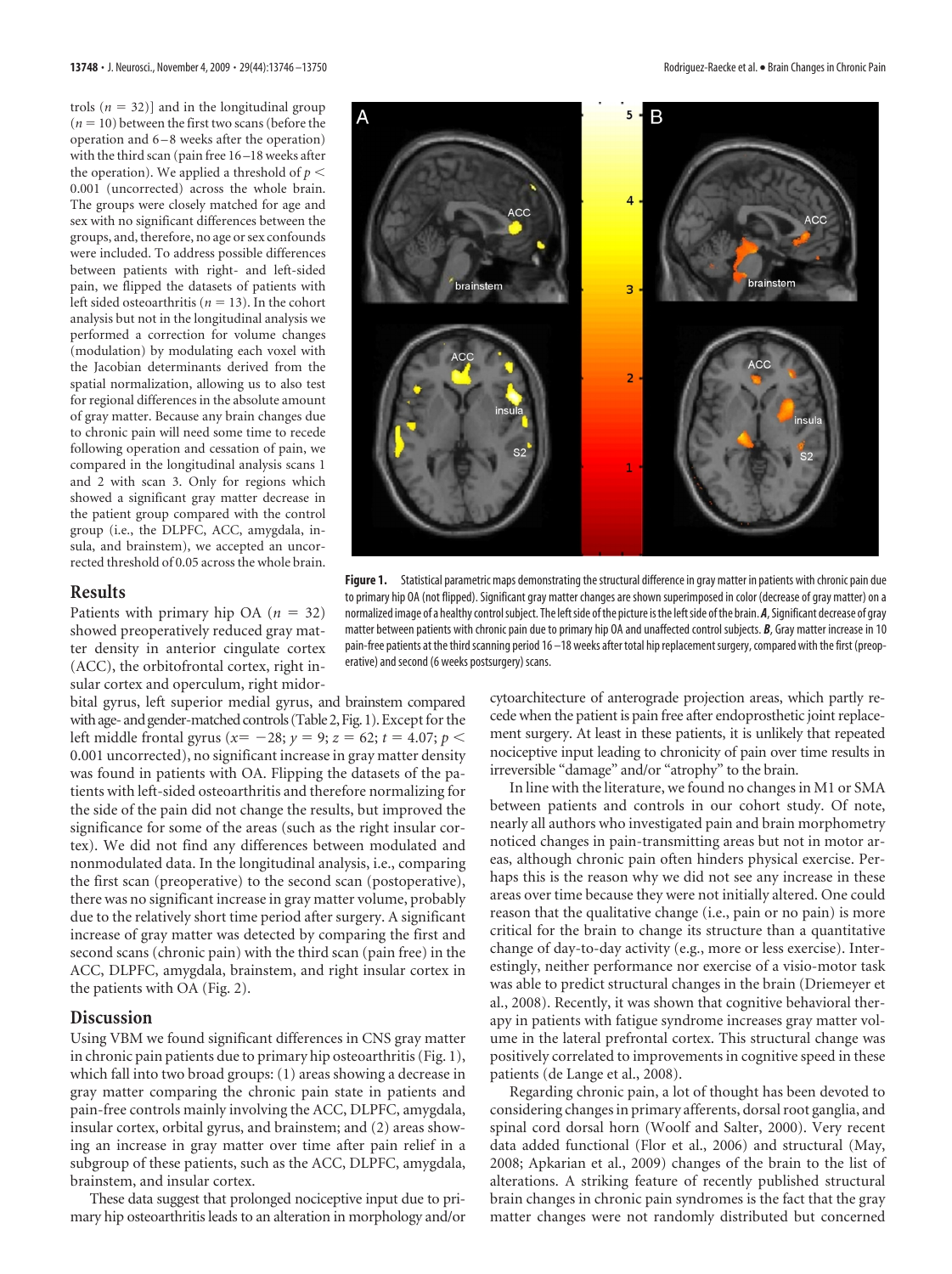

**Figure 2.** Gray matter changes in the longitudinal group ( $n = 10$ ) between the first two scans (before the operation and  $6 - 8$ ) weeks after the operation) with the third scan (pain free 16 –18 weeks after the operation). Each box plot represents relative gray matter percentage signal change over time and 90% confidence interval (gray line) averaged over the cluster of the dorsolateral prefrontal cortex (*A*), amygdala (*B*), S2 cortex (*C*), insular cortex (*D*), brainstem (*E*), and anterior cingulate cortex (*F*). C.I., Confidence interval.

defined and functionally highly specific brain areas, namely, involvement in supraspinal nociceptive processing. The most prominent findings were different for each pain syndrome but overlapped in the cingulate cortex, the DLPFC, the insula, and dorsal pons (May, 2008), regions which we also find to be involved in chronic pain due to hip OA. The central question is whether a population difference between patients and controls arises as a consequence of chronic pain, contributes to the neurobiological basis of the chronification of pain, or both. This question is not redundant, as a degenerative process is irreversible.

*In vivo* demonstrations of a change in brain structure could represent a neuroanatomical substrate for the respective disease (Reiss et al., 2004) or just an epiphenomenon or even an artifact. Given that changes in the periphery, i.e., loss of afferent input due to unilateral amputation of an extremity (Draganski et al., 2006) or phantom pain due to spinal cord injury (Wrigley et al., 2009) and even amblyopia (Mendola et al., 2005) and strabismus (Chan et al., 2004) may change the brain structure of individuals, one has to conclude that these changes are possibly a result of experience-dependent neuronal plasticity (Draganski and May, 2008). Our data provide evidence for activation-dependant brain plasticity in humans on a structural level (Draganski et al., 2004; Boyke et al., 2008) as the key to structural changes of the brain in chronic pain patients. Using voxel-based morphometry,

it was demonstrated that repeated painful stimulation resulted in a substantial increase of gray matter in classical somatosensory areas, including midcingulate and somatosensory cortex (Teutsch et al., 2008). This finding follows the previously described functional pattern (Bingel et al., 2008) precisely, i.e., a significant change during the protocol which reverses to prestimulation levels after 1 year. It is an intriguing fact that chronic pain patients suffer constant pain but seem not to develop an increase in gray matter in somatosensory areas, although several studies have shown that exercise is accompanied by an increase of gray matter in the regions which are specific for the respective task (for review, see May, 2009b). One explanation for this lack of gray matter increase in somatosensory areas in chronic pain patients is that they do not have a significant noxious input (any more). In that case, the experience of constant pain is mostly driven by the brain itself and the afferent (peripheral noxious) input is no longer needed for this experience. However, the present study suggests that the main difference in the brain structure between pain patients and controls may recede when the pain is cured. Although we have controlled for affect and depression scores, the question arises of how many other behavioral changes due to the absence of pain, such as enhancement of social contacts, agility, physical training, and uncountable other lifestyle changes may contribute to the results (decrease of gray matter in chronic pain as well as increase of gray matter when pain is gone).

Another factor which may bias our interpretation of the results is the fact that nearly all patients took medication against pain, which they stopped when they were pain free following successful surgery and rehabilitation. One could argue that nonsteroidal anti-inflammatory drugs (NSAIDs) such as diclofenac or ibuprofen have some effects on neural systems (Vanegas and Tortorici, 2002) and that the impact of pain killers on morphometric findings should not be underestimated. However, no study so far has shown effects of NSAIDs on brain morphology, but several papers found that changes in brain structure in chronic pain patients are solely explained neither by pain-related inactivity (Draganski et al., 2006) nor by pain medication (Apkarian et al., 2004; Schmidt-Wilcke et al., 2005; Kuchinad et al., 2007). However, specific studies are lacking and pain medication may well have a specific impact on our findings.

Our data reflect real life, and it is not possible to delineate which of the above-mentioned factors contributes to the genesis of the change in brain structure. In our patients we found no meaningful changes in the interim scan after the operation, although one would expect changes following the physiotherapy regimen after the operation. Further studies with more patients and using perhaps an even longer follow-up frame are certainly warranted. Nevertheless, central to our findings is that changes in nociceptive input and transmission lead to intracortical remod